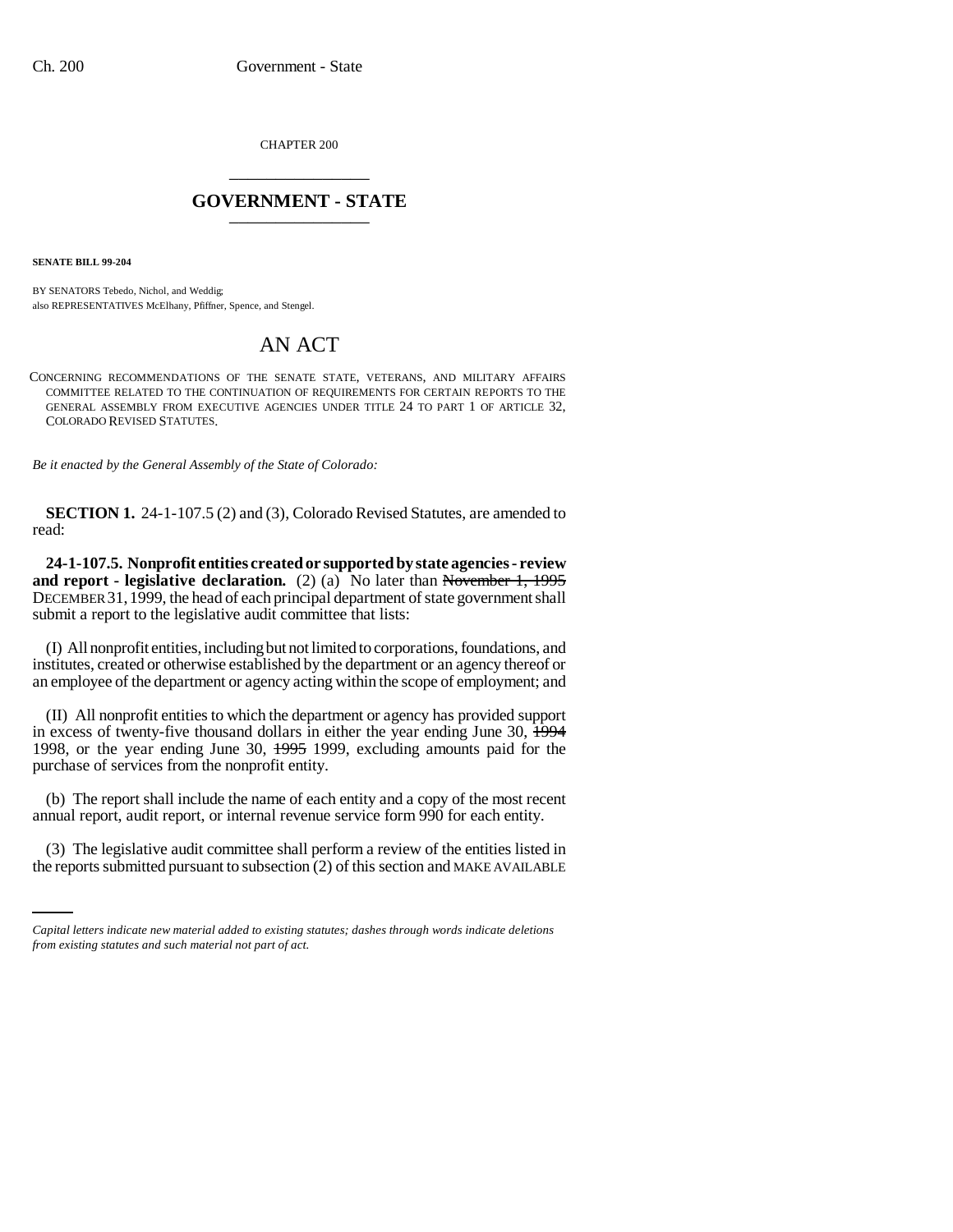A report to the general assembly regarding its findings no later than March 1, 1996 MAY 1, 2000. THE LEGISLATIVE AUDIT COMMITTEE SHALL NOTIFY, IN THE MOST COST-EFFECTIVE MANNER AVAILABLE, EACH MEMBER OF THE GENERAL ASSEMBLY OF THE AVAILABILITY OF SUCH REPORT AND OFFER TO PROVIDE EACH MEMBER WITH A COPY OF THE REPORT.

**SECTION 2.** 24-4.1-206, Colorado Revised Statutes, is amended to read:

**24-4.1-206. Annual reports of funds.** No later than February 15 of each year, the board shall submit MAKE AVAILABLE a report to the general assembly for the previous calendar year of an accounting of all funds received and disbursed under this part 2. THE BOARD SHALL NOTIFY, IN THE MOST COST-EFFECTIVE MANNER AVAILABLE, EACH MEMBER OF THE GENERAL ASSEMBLY OF THE AVAILABILITY OF SUCH REPORT AND OFFER TO PROVIDE EACH MEMBER WITH A COPY OF THE REPORT.

**SECTION 3.** 24-4.2-108 (2) and (3), Colorado Revised Statutes, are amended to read:

**24-4.2-108. Report of grants and expenditures.** (2) The board shall report annually to the victims compensation and assistance coordinating committee established pursuant to section 24-4.1-117.5 (2) (a) on all grants made and contracts entered into pursuant to this article. The victims compensation and assistance coordinating committee may review such grants and contracts to determine the existence of any conflicts of interest involving members of boards, recipients, or contracting parties. The victims compensation and assistance coordinating committee shall report to the general assembly on any such conflicts of interest.

(3) The state judicial department shall report annually by December 1 of each year to the joint budget committee of the general assembly on all grants of moneys from the fund received for the preceding fiscal year.

**SECTION 4.** 24-10-115.5 (4), Colorado Revised Statutes, is amended to read:

**24-10-115.5. Authority for public entities to pool insurance coverage.** (4) Each self-insurance pool for public entities created in this state shall file, with the commissioner of insurance on or before March 30 of each year, a written report in a form prescribed by the commissioner, signed and verified by its chief executive officer as to its condition. Such report shall include a detailed statement of assets and liabilities, the amount and character of the business transacted, and the moneys reserved and expended during the year. All such reports shall be transmitted to the governor and the general assembly.

**SECTION 5.** 24-20-104 (2), Colorado Revised Statutes, is amended to read:

**24-20-104. Publication policy - reports to general assembly.** (2) The governor shall review all reports on the operations of all agencies in the executive branch submitted by the heads of the principal departments in accordance with the provisions of section 24-1-136. Upon approval, the governor shall submit MAKE AVAILABLE to each member of the general assembly, at the opening of each regular session, a copy of each such report, accounting to the general assembly for the efficient discharge of all responsibilities assigned by law or directive to the executive branch of state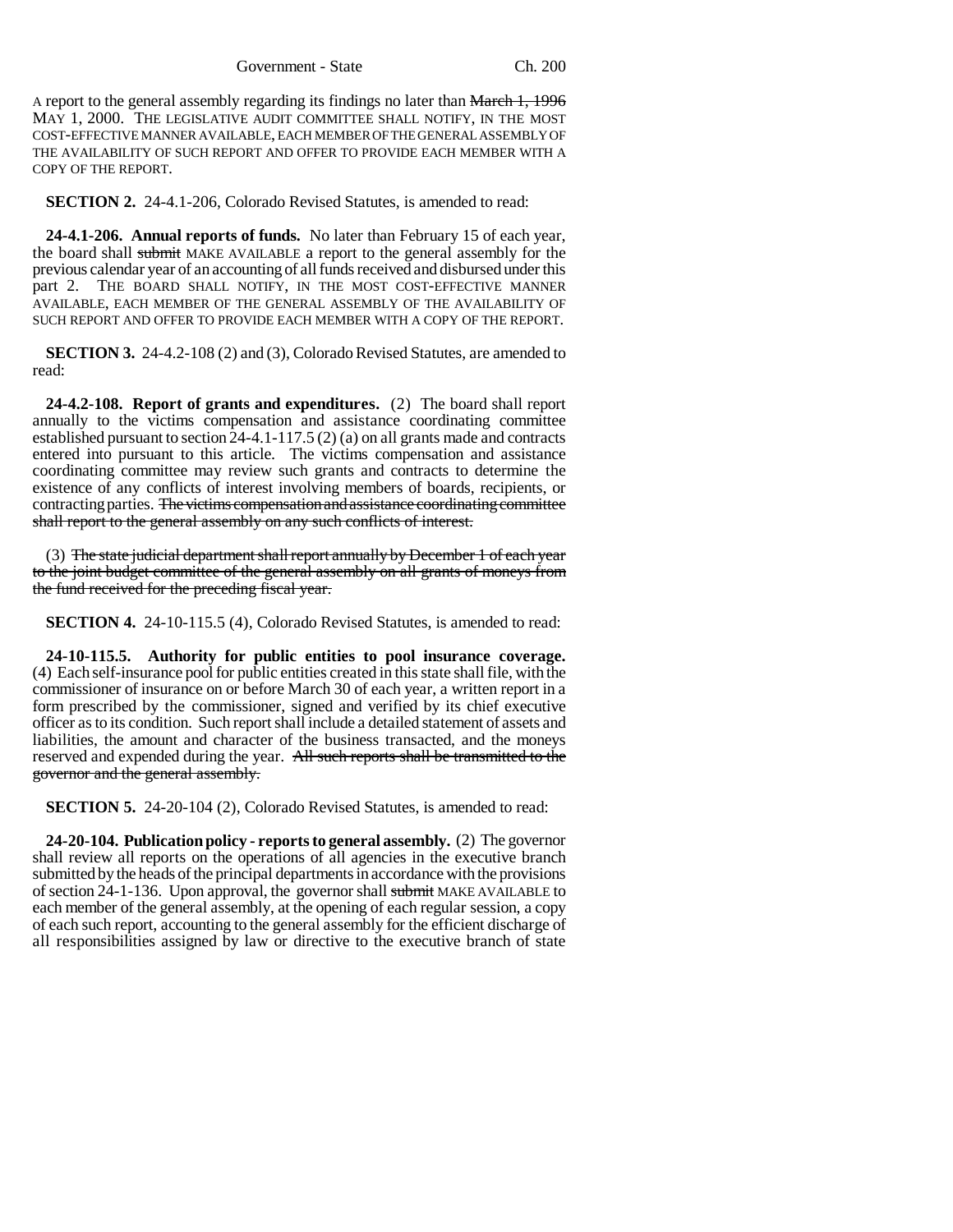#### Ch. 200 Government - State

government. THE GOVERNOR SHALL NOTIFY, IN THE MOST COST-EFFECTIVE MANNER AVAILABLE, EACH MEMBER OF THE GENERAL ASSEMBLY OF THE AVAILABILITY OF THE REPORTS AND OFFERING TO PROVIDE EACH MEMBER WITH A COPY OF THE REPORTS.

**SECTION 6. Repeal.** 24-22-107 (3), Colorado Revised Statutes, is repealed as follows:

**24-22-107. Duties and powers of state treasurer.** (3) On or before January 10 of each year, he shall prepare and transmit to the governor, and each member of the general assembly, in the manner prescribed by the heads of the principal departments pursuant to the provisions of section 24-1-136, a report accounting for the condition of the state treasury at the end of the preceding fiscal year and for the discharge of all responsibilities assigned by law to himself or the treasury department.

**SECTION 7.** 24-30-201 (1) (1), Colorado Revised Statutes, is amended to read:

**24-30-201. Division of accounts and control - controller.** (1) The powers, duties, and functions concerning accounts and control as set forth in this part 2 shall be the responsibility of the state controller. The controller shall be appointed by the executive director of the department of personnel, subject to the provisions of section 13 of article XII of the state constitution. The controller shall be bonded in such amount as the executive director shall fix. The powers and duties of the controller shall be:

(l) To submit MAKE AVAILABLE to each member of the general assembly by November 1 of each year a report on all capital leases having a total value of fifty thousand dollars or more, concerning real property pursuant to section 24-82-102 and concerning personal property pursuant to the "Procurement Code", articles 101 to 112 of this title. THE CONTROLLER SHALL NOTIFY, IN THE MOST COST-EFFECTIVE MANNER AVAILABLE, EACH MEMBER OF THE GENERAL ASSEMBLY OF THE AVAILABILITY OF THE REPORT AND OFFERING TO PROVIDE THE MEMBERS WITH COPIES OF THE REPORT. The controller shall require and each department and agency of the executive branch shall submit to him THE CONTROLLER by October 1 of each year a report on such capital leases HAVING A TOTAL VALUE OF FIFTY THOUSAND DOLLARS OR MORE, CONCERNING REAL PROPERTY PURSUANT TO SECTION 24-82-102 AND CONCERNING PERSONAL PROPERTY PURSUANT TO THE "PROCUREMENT CODE", ARTICLES 101 TO 112 OF THIS TITLE, the payments of which are financed by appropriated funds to which the department or agency is a party. For the purpose of this paragraph (l), "capital lease" means a lease-purchase agreement which provides an option for the state to purchase the property which is the subject thereof, at a purchase price corresponding to the principal component of the remaining lease payments under the lease-purchase agreement, if any, plus a reasonable prepayment premium, if any, and leases with option to purchase which results in the transfer of the ownership of leased property to the state by the end of the contract or lease term or the contract or lease contains an option for the state to purchase said property at less than fair market value, or which provides an option for the state to purchase the property which is the subject thereof at a purchase price which is either a fixed dollar amount or is computed on the basis of market value of the property or on any other basis which does not credit any substantial portion of lease payments made prior to exercise of the purchase option.

**SECTION 8.** 24-30-202 (5.5) and (26), Colorado Revised Statutes, are amended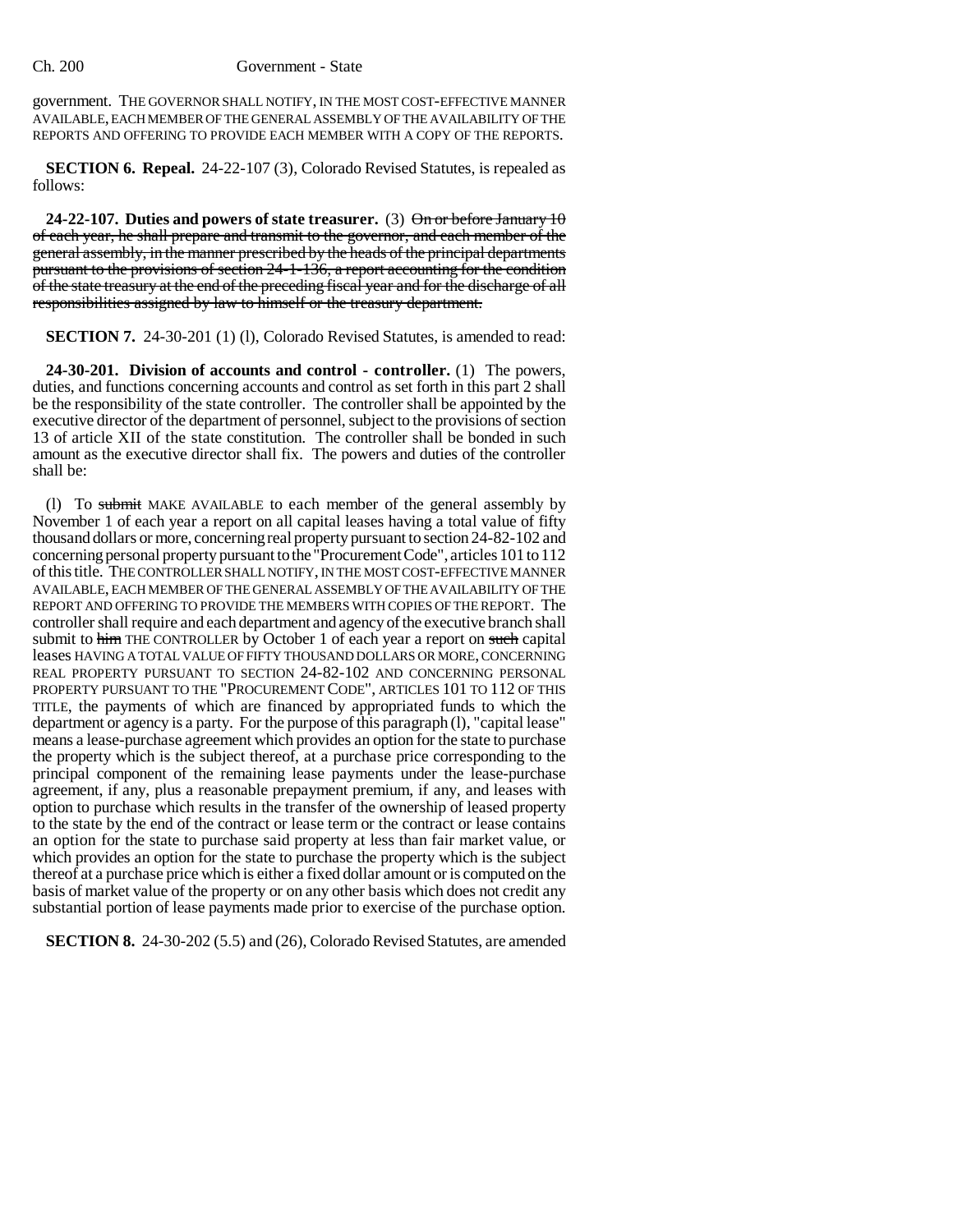### to read:

**24-30-202. Procedures - vouchers and warrants - rules - penalties.** (5.5) Any commitment voucher that provides that the financial obligations of the state in subsequent fiscal years are contingent upon funds for that purpose being appropriated, budgeted, and otherwise made available shall not be deemed to create any state multiple-fiscal year direct or indirect debt or other financial obligation whatsoever for purposes of section 20 (4) (b) of article X of the state constitution. Notwithstanding any other provision of this subsection (5.5), no contract for the purchase or lease of property, real or personal, shall be entered into if it involves the issuance of certificates of participation or other instruments evidencing the commitment of the state to make payments in subsequent fiscal years of moneys due under such contract, even if such commitment of funds is expressly made contingent upon funds for that purpose being appropriated, budgeted, or otherwise made available, unless and until a court of competent jurisdiction renders a final decision as to the constitutionality of the issuance of certificates of participation or other instruments evidencing the commitment of a district to make payments in subsequent fiscal years of moneys due under a contract for the purchase or lease of property, real or personal, even if such commitment of funds is expressly made contingent upon funds for that purpose being appropriated, budgeted, or otherwise made available. For purposes of this section and parts 7 and 8 of article 82 of this title, a final decision by a court of competent jurisdiction shall mean a decision by the Colorado supreme court or by the Colorado court of appeals after any period for appeal to the Colorado supreme court has passed. The department of personnel shall report to the executive committee of the legislative council, the joint budget committee, and the capital development committee of the general assembly concerning the occurrence of any such court decision. If a lease-purchase agreement is subject to the requirement of specific authorization by the general assembly under part 8 of said article 82 OF THIS TITLE, such committees shall make a recommendation to the general assembly concerning whether to authorize the lease-purchase agreement involving the issuance of certificates of participation or other instruments. The department of personnel and the Colorado commission on higher education shall maintain comparative data which will assist in determining the relative costs to the state, over the entire term of the arrangement, of financing the purchase or lease of property through pay-as-you-go methods, certificates of participation, or other arrangements.

(26) The controller shall promulgate equitable fiscal rules concerning travel policies applicable to state employees, including methods of transportation, travel advances, reimbursements, travel allowances, use of travel agents, and use of state or privately owned vehicles, and may promulgate such rules for the implementation of a state travel policy as he deems necessary to assure fair and reasonable expenditures. The controller shall submit MAKE AVAILABLE a report no later than February 1 of each year to the governor, the joint budget committee, and the legislative audit committee, regarding the travel expenses of state employees for the prior fiscal year. Such report shall include, but shall not be limited to, an itemized list of the travel expenses of each department including in-state travel, out-of-state travel, and out-of-country travel. THE CONTROLLER SHALL NOTIFY, IN THE MOST COST-EFFECTIVE MANNER AVAILABLE, THE GOVERNOR, THE JOINT BUDGET COMMITTEE, AND THE LEGISLATIVE AUDIT COMMITTEE OF THE AVAILABILITY OF THE REPORT AND OFFERING TO PROVIDE COPIES OF THE REPORT.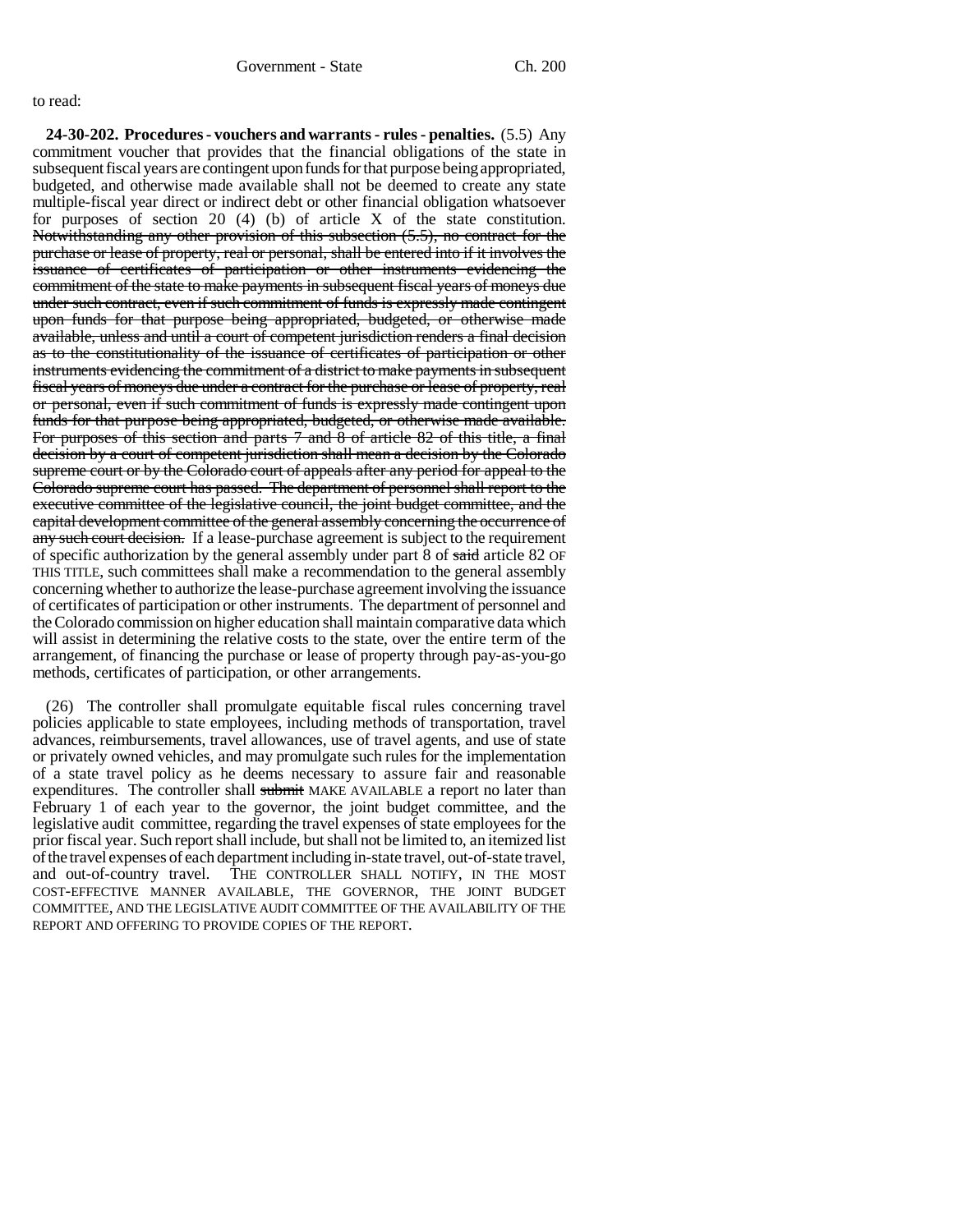**SECTION 9.** 24-30-202.4 (3) (d), (4), and (7), Colorado Revised Statutes, are amended to read:

**24-30-202.4. Collection of debts due state - controller's duties - creation of debt collection fund.** (3) (d) Net proceeds of debts collected by the controller or by a private counsel or private collection agency shall be accounted for and paid into the fund from which the receivable was derived, and if the fund is no longer in existence, it shall be paid into the general fund. and the controller shall report periodically and at least annually to the general assembly concerning the results of collections activities. Net revenues collected by the controller to pay for state collection activities shall be deposited in the debt collection fund.

(4) The controller shall report to the general assembly and to the governor, on or before January 1, 1976, and each January 1 thereafter, on the progress of the collection activities of the controller, private counsel, and private collection agencies and on expenses paid or incurred relative to the collection of debts owed the state.

(7) The controller shall establish specific performance policies and standards for measuring state agency performance in collecting debts due the state. The controller shall report annually to the general assembly and to the governor on or before January 1, 1992, and each January 1 thereafter, on agency compliance with the established accounts receivable policies and standards, and shall indicate the amount of accounts receivable for each state agency.

**SECTION 10.** 24-30-908.5 (6), Colorado Revised Statutes, is amended to read:

**24-30-908.5. Public safety communications trust fund - creation.** (6) The executive director of the department of personnel shall keep an accurate account of all activities related to the fund including its receipts and expenditures and shall annually, in the month of January, report such information to the governor, the capital development committee, the joint budget committee, and the state auditor. The state auditor may investigate the affairs of the fund, severally examine the properties and records relating to the fund, and prescribe accounting methods and procedures for rendering periodical reports in relation to disbursements and purchases made from the fund. The provisions of this section and the expenditures from the fund shall be reviewed by the legislative audit committee commencing July 1, 1999, and every two years thereafter.

**SECTION 11.** 24-30-1303.5 (6), Colorado Revised Statutes, is amended to read:

**24-30-1303.5. Department to prepare and maintain inventory of state property.** (6) The department shall prepare and submit an annual report of the acquisitions and dispositions of property subject to this section to AND MAKE THE REPORT AVAILABLE TO THE MEMBERS OF the capital development committee. on or before January 10, 1991, and every year thereafter. Such report shall include a description of such property and its present use and value.

**SECTION 12. Repeal.** 24-30-1303.7 (2), Colorado Revised Statutes, is repealed as follows:

**24-30-1303.7. Controlled maintenance projects - flexibility in administering**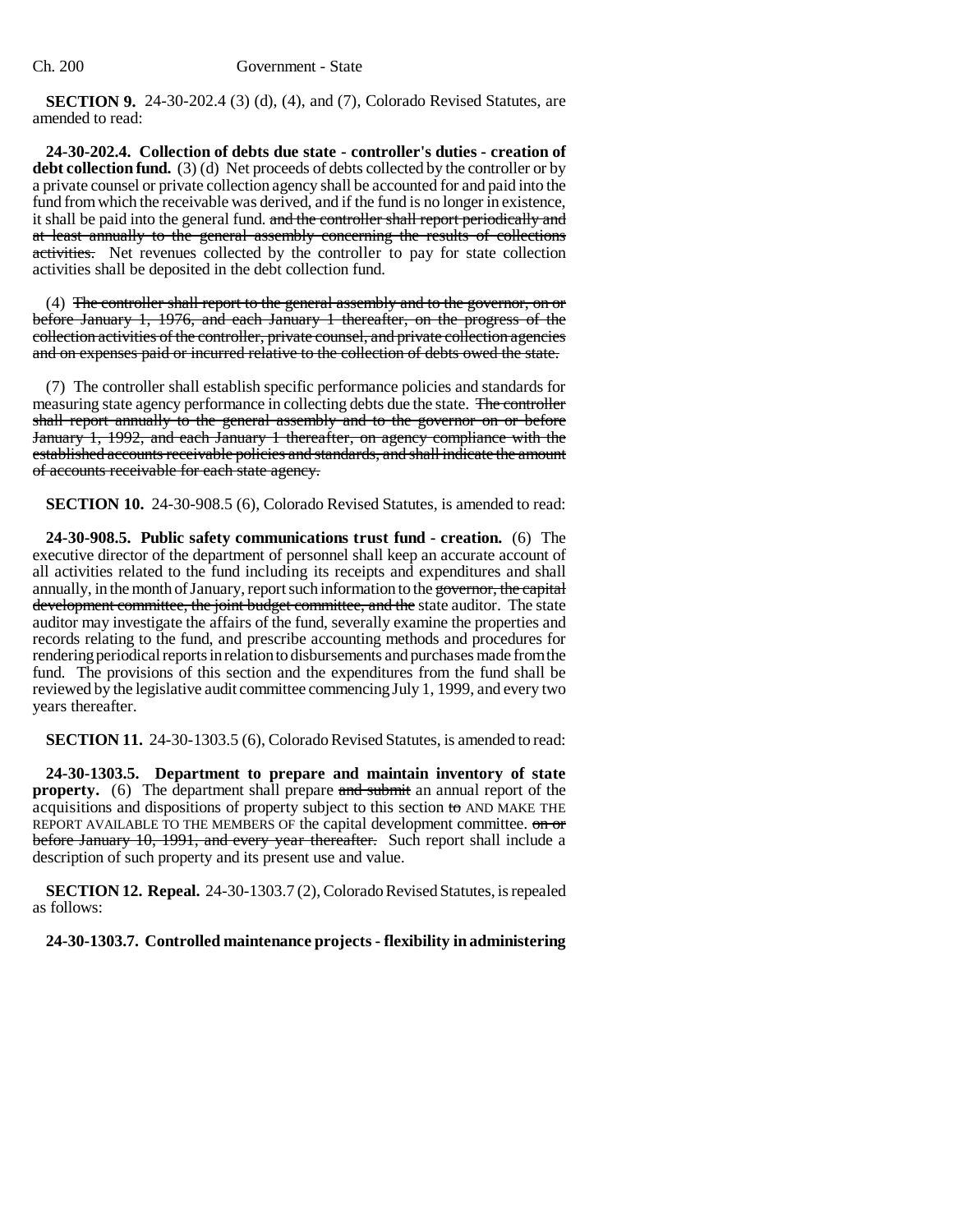**appropriations.** (2) The executive director shall report quarterly to the capital development committee and the joint budget committee on any controlled maintenance projects eliminated, completed, or undertaken pursuant to this section.

**SECTION 13. Repeal.** 24-30-1704, Colorado Revised Statutes, is repealed as follows:

**24-30-1704. Annual report by commission.** The commission shall report to the general assembly regularly on at least an annual basis concerning the implementation of the provisions of this part 17.

**SECTION 14. Repeal.** 24-32-106 (1) (f), Colorado Revised Statutes, is repealed as follows:

**24-32-106. Powers of the director.** (1) In order to perform the functions and duties of the division expressly set forth in this part 1, the director, acting under the authority of the executive director of the department of local affairs, has the following powers:

(f) To prepare and, in accordance with section  $24-1-136$ , submit to the governor and the general assembly each year a report of the activities of the division;

**SECTION 15.** 24-32-114 (5), Colorado Revised Statutes, is amended to read:

**24-32-114. Cleanup of illegally disposed of waste tires - waste tire cleanup fund - assistance to counties - legislative declaration - repeal.** (5) No later than January 1, 1999 2001, the director shall submit PREPARE a report to the general assembly concerning the following: ITEMS LISTED IN THIS SUBSECTION (5). THE DIRECTOR SHALL NOTIFY, IN THE MOST COST-EFFECTIVE MANNER AVAILABLE, EACH MEMBER OF THE GENERAL ASSEMBLY OF THE AVAILABILITY OF THE REPORT AND OFFERING TO PROVIDE EACH MEMBER WITH A COPY OF THE REPORT. THE REPORT SHALL ADDRESS THE FOLLOWING:

(a) Expenditures made pursuant to this section;

(b) The status of waste tire disposal and recycling activities pursuant to this section;

(c) The status of illegal waste tire dumping or storage facilities by county;

(d) The amount of tires recycled, expressed in weight or as a number of tires; and

(e) The cost-effectiveness of making grants pursuant to this section for the proper disposal of waste tires.